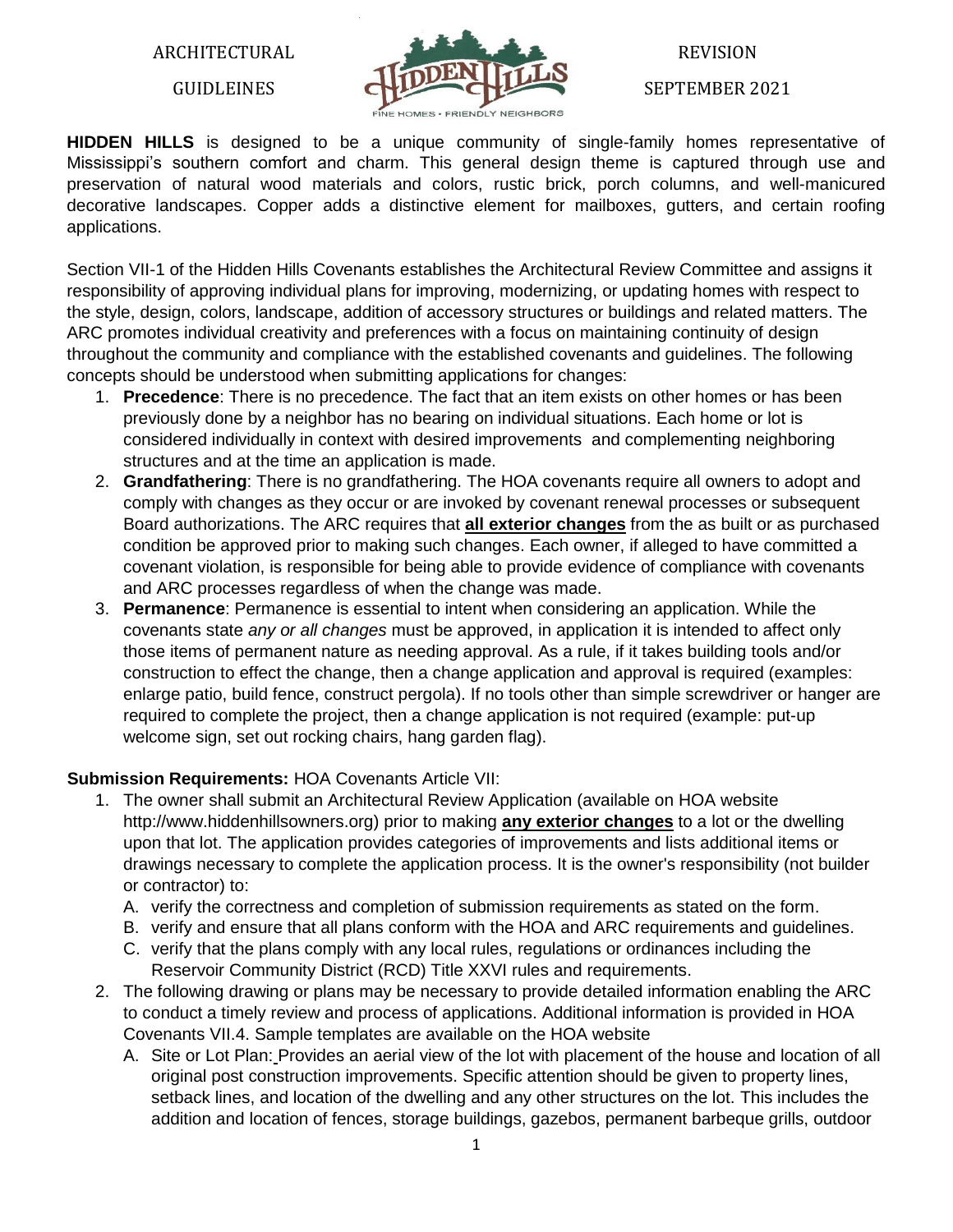fireplaces, French drains, parking pads, driveways, sidewalks, air conditioning units, utility meters, satellite dishes, and retaining walls.

- 1) Setback lines (Covenant X.11) designate the permissible area for construction within the property lines on a given lot (20 feet from front, 15 feet from rear, 5 feet on sides unless it is a corner lot then 15 feet). The ARC may grant variance to only the rear dimension which cannot be reduced to less than 5 feet in accordance with RCD Title XXVI.
- 2) Easement lines should be shown. Easements allow space within property lines for maintenance of infrastructure and placement of new infrastructure. Rankin County has established a 10 foot from curb general easement on all properties while Hidden Hills has a 5-foot property line general easement. Construction should be minimized in easement zones.
- 3) All lot corner elevations should be shown relative to the finished floor level of the dwelling.
- B. Landscape Plan: Essentially a lot plan showing all **softscape** (plants, trees, shrubs and other vegetation growing on the lot) and all **hardscape** (driveways, sidewalks, rocks, bricks, pavers, timbers) as well as any retaining walls and water diversion appliances like French drains or collection ponds. All planting beds with a list and description of planting materials should be shown.
- C. Drainage Plan: Essentially a lot plan or modified landscape plan showing the elevation across the lot. Flow arrows showing where the water goes (or collects) when it rains is essential to understanding the impact of requested improvements and demonstrate the improvement will have no significant impact on the drainage across the lot.
- D. Building/Construction Plan: Plans should be of reasonable scale that show construction details of the proposed improvement. They should include the nature, shape, height, materials used, finish elevation, and finish color for the proposed structure or building.

The Reservoir Community District (RCD) established by Rankin County in 2013 has a direct effect on our association with additional requirements overlaying our covenants. It is each owner's responsibility to ensure compliance with the requirements of RCD Title XXVI in addition to Hidden Hills HOA covenants and ARC guidelines when considering making changes to their property. Specific application to Hidden Hills Homeowners Association Covenants, Architectural Review Committee (ARC) and Rankin Country Title XXVI (RCD26) is contained in the discussions below. Appropriate sections of RCD Title XXVI are provided on the HOA website.

The following pages provide guidance for making changes to a lot or dwelling in the community. These guidelines do not reduce, change, or minimize the original governing covenants or associated documents. The purpose of these guidelines is to provide amplifying or clarifying interpretation of a particular covenant.

1. **Dwelling:** *HOA Covenants Article VII, VIII and X:* Dwelling refers to the residential dwelling or primary structure on the lot: It is preferred that the dwelling on each lot be maintained in the "as built or as purchased" condition as much as possible. *ARC approval is required prior to making any change in exterior building style, design, appearance, color, or structure from the as built as purchased condition*.

### **NOTE**

Covenants Article VIII Section 21 requires that all homes be properly maintained. *ARC approval is not* required for periodic maintenance and refresh of appearance in accordance with this article provided that the maintenance is done with materials of same style, design, color and end appearance as the original.

A. **Roofs and roofing materials**: The principal roof shall be maintained in the as built as purchased condition.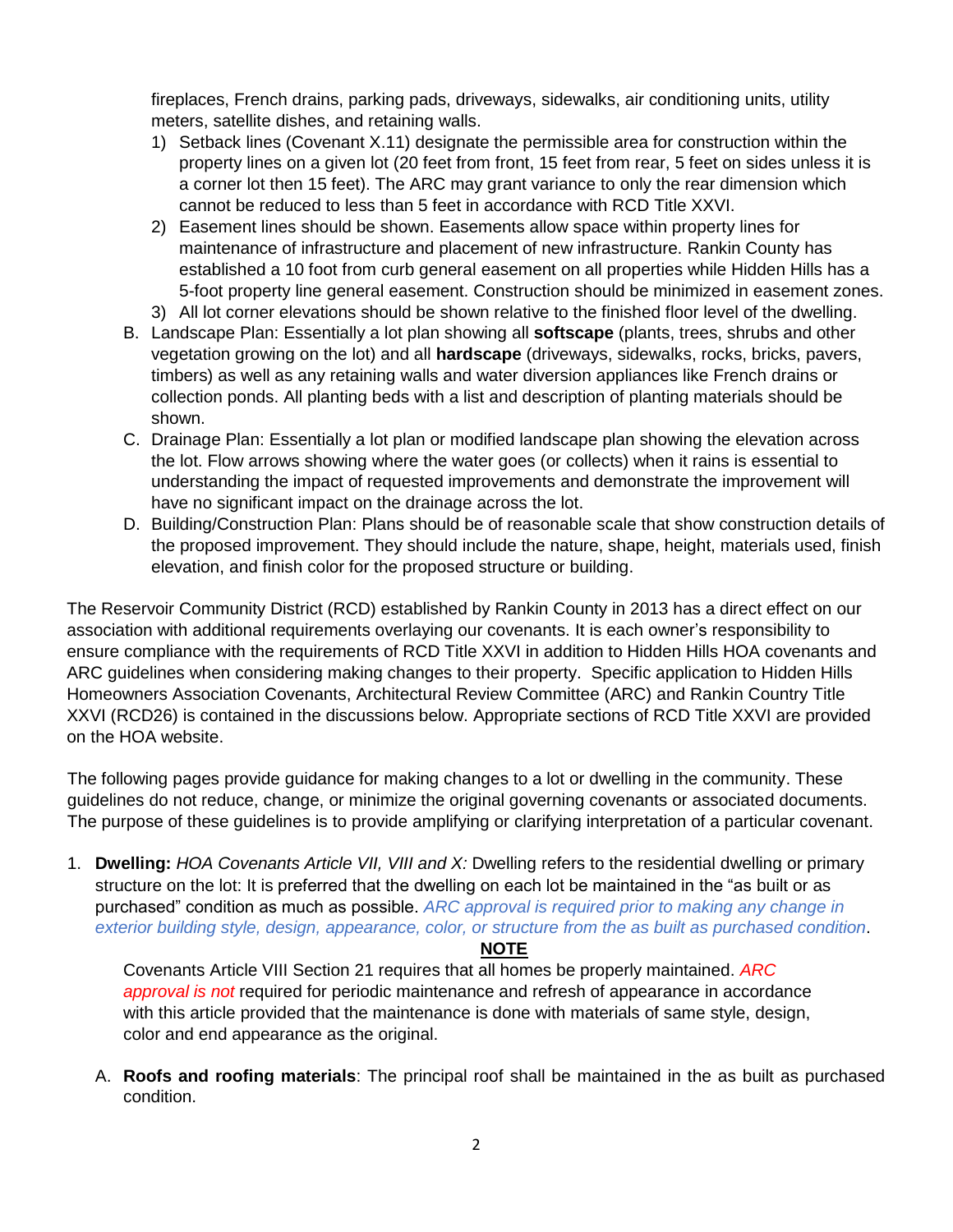- 1. The approved and preferred primary roof component for all dwellings is Architectural Style Shingles in gray colors (weathered wood or driftwood). Some residences have partial metal roofing components or accents installed such as dormer canopies, porch cupolas, and bump out awnings. These metal portions should be maintained in the as built as purchased condition. Terra cotta style, all metal roofs, or other colors are not allowed. *An ARC application is not required for re-roofing as options other than above are considered not viable.*
- 2. New metal roof/roofing may be appropriate in cases of a dwelling remodel such as a porch expansion, screening in a porch, and porch or patio covering. *ARC approval is required in these cases and must be prudently justified by the owner to add or modify roofing style.*
- B. **Front/Rear Doors**: It is preferred that **front doors** be maintained with the style and color as in the as built as purchased condition. Hidden Hills natural wood design theme prefers that front doors are stained rather than painted as staining allows wood grain to show rather than cover it and usually has a longer maintenance life than paint. Rear doors are typically painted to match existing trim or house décor. Painting front doors to match exterior trim or other décor such as shutters is prevalent throughout the community.

*ARC approval is required (staining or painting) to change existing color or color scheme. ARC approval is required prior to installing all weather or security doors over existing doors.*

- C. **Siding:** Siding shall be concrete fiber boards (hardiplank) or cedar lap siding. Vinyl siding is not allowed. Vinyl cornice (soffit and facia) is allowed. Coloring shall be maintained in the as built as purchased condition. *ARC approval is required to change existing color or color scheme.*
- D. **Gutters:** Aluminum gutters are preferred over vinyl due to expected life and performance. Copper gutters and down spouts are allowed. Generally, gutters and down spouts should match the facia trim color but is not a requirement if befitting of the color scheme. *ARC approval is required to install gutters and downspouts or to change color scheme.*
- E. **Garage Doors:** Garage doors (vehicular and personal) should be maintained in the as built or as purchased condition.*ARC approval is required prior to making any changes in design, style, color including changing style of door panels, adding window panels, or addition of cosmetic hardware to present appearance of hinges or other décor, or modifying size of door*.
- F. **Windows/Shutters/False Windows:** Home windows and shutters should be maintained in the as built as purchased condition. False windows/shutters are common throughout the community. These are typically natural wood, stained, or painted to match exterior décor.In keeping with the design theme, it is preferred these wood items be stained rather than painted. *ARC approval is required prior to making any changes to the as built or as purchased condition including change to style, design, trim color, moldings, internal lattices, shutters or other coverings.*
- G. **Porch Decks:** Several residences have been built with back yard or rear door porch decks to enlarge the exit area to provide suitable egress while accommodating the terrain. *ARC approval is required prior to making any changes to these decks including changes to design, style, structure, materials used, covering, size, and finish color. ARC approval is required prior to converting wood structures to composite (Trex, Timber Tech, etc) and application must be accompanied with structural drawings showing needed changes to the supporting foundations.*
- H. **Porches, Front and Rear:** It is preferred that both front and rear porches be maintained in the as built as purchased condition. *ARC approval is required prior to making any exterior changes from as built as purchased condition to extend, enlarge, screen in, wall in, or modify roof, roofing, or covering.*
- *2.* **Landscape:** Landscape refers to the entirety of the lot including all softscape (natural vegetation) and hardscape (built in, added to, water resistant, natural rock) materials. It is preferred that lots be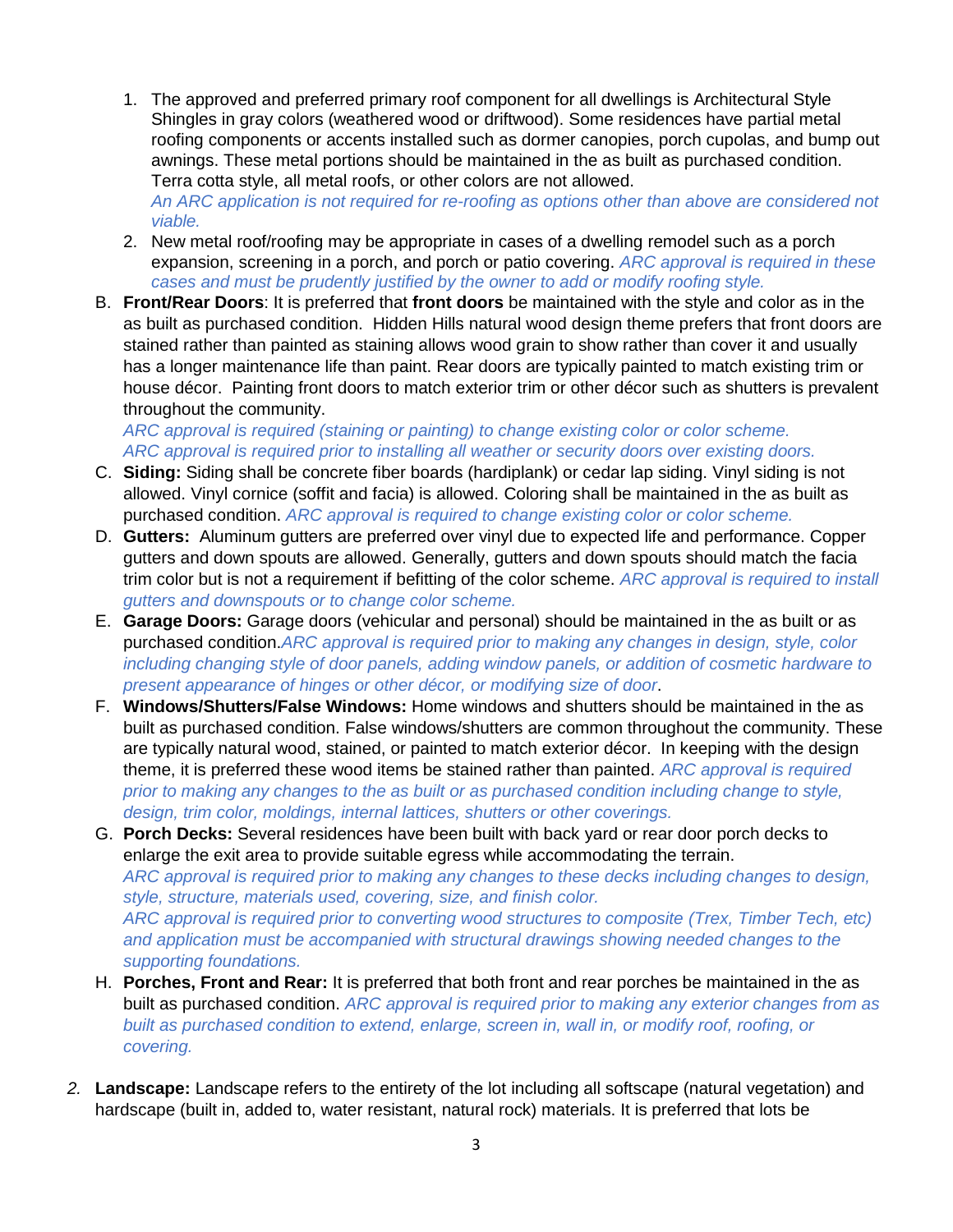maintained in the as built as purchased condition. *ARC approval is required for any substantial changes to the as built as purchased condition.*

- A. **Softscape**: Softscape refers to all the natural vegetation growing on a lot. Trees, plants, and shrubs should complement the typical theme established in the neighborhood as per Covenants VIII-23. Landscape should be maintained in the as purchased condition but may be changed as often as desired to promote a fresh look complementing the overall theme of surrounding homes and property. Landscaping bed cover is limited to pine straw and mulch. ARC approval is not required for routine maintenance and gardening permitted by Covenants XIII-21 including changing of plants within an established planting area with plants of the same genre and growth pattern. *ARC approval is required for the following softscape changes*:
	- 1. Replanting a larger plant within established planting bed (e.g., replace hedge with a tree).
	- 2. Complete removal of existing sod and re-landscape with new.
	- 3. Creation of a new planting bed or area and addition of new plants.
	- 4. Complete removal of a planting bed and conversion to other use (remove plants for new patio).
	- 5. Complete removal of existing planting bed and re-planting with different size plants (for example removing a hedge row and replanting dwarf cypress conifer for screen effect).

#### NOTE

Selection and location of plants to screen utility services should be carefully considered and placed to provide sufficient clearance for periodic maintenance on established utility boxes and enclosures.

- B. **Hardscape**: Hardscape is simply anything that serves to redirect rather than absorb water. The as built as purchased condition should have provided adequate sloping all areas so that runoff can be directed to the natural drainage areas or to storm drainage facilities. Natural vegetation and ground shifts may require modification to the drain system over time. No structure or improvement should alter the natural drainage of the lot or site such that it negatively impacts surrounding home sites. Curbing of the lower side of driveways may be required to direct water to the street. Finish grade should be a minimum of 8" slope away from the house in the first five feet (5') to avoid standing water on driveways. Landscaping rocks may be used as flower bed borders or accents, but not as a bed cover.
	- 1. Sidewalks: Covenants X-12 requires sidewalks are on all lots. All sidewalks should be 24" from the back of the curb and 48" wide with broom finish concrete. Sidewalk grade side to side may not exceed 5%. Sidewalks should be kept free and clear of all vegetation and trimmed free of closely planted shrubs, grasses. Trees should be pruned to provide clear walking areas.
	- 2. Driveways**:** Pebble coated driveways are preferred over simple concrete. All driveways must be concrete, reinforced with wire mesh or rebar with adequate expansion joints. Raised curb edges should be used as needed to help direct water runoff to the street or storm drainage system. *ARC approval is required for all of the following changes:*
	- 1. Addition of any hardscape surface beyond as built as purchased including concrete pads, patio enlargements, planting area berms, paver stones, landscape timbers, gravel edging, retaining walls, landscape boulders and the like.
	- 2. Addition of new or increasing height of existing retaining walls.
	- 3. Driveway modifications beyond as built as purchased.
	- 4. Addition or modification of existing French drains.
	- 5. The addition, modification, or increase in size or changing location of retaining walls. Walls exceeding four feet (4') in height must be permitted by the Rankin County Community Development following ARC approval. A copy of this permit should be provided to the ARC prior to construction. A signed off copy should be provided to the ARC when the project is complete.
	- 6. Installation of automatic sprinkler or irrigation systems.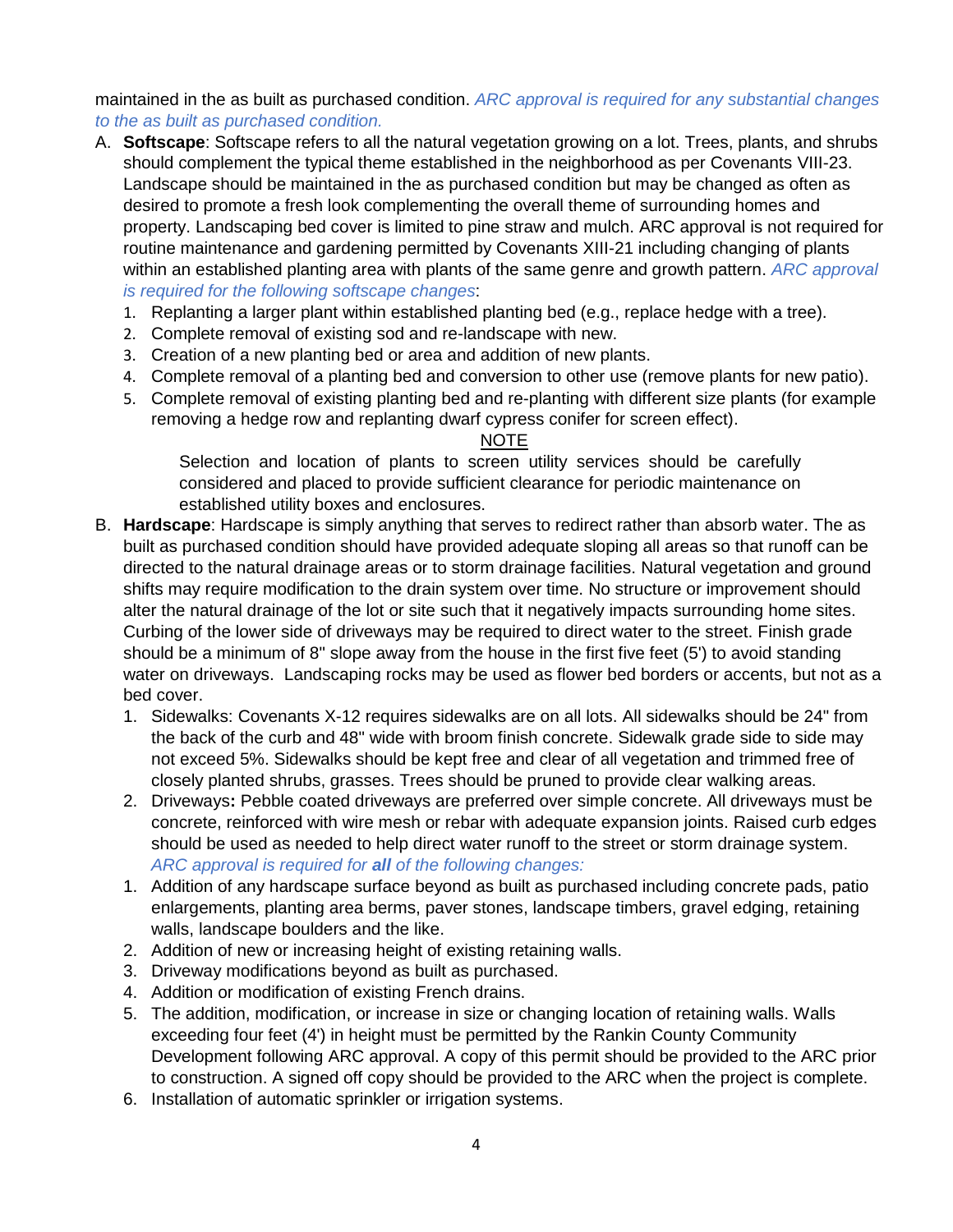- 3. **Accessory Structures:** Accessory structure refers to anything built, constructed, assembled, poured, or fabricated on a lot after initial dwelling construction. This includes but is not limited to pergolas, gazebos, parking pads, fences, backyard fireplaces, extended patios, outdoor kitchens, swimming pools, hot tubs, spas, and children's play structures, swing sets, and playhouses**.** There will be no accessory structures in front yards or side yards forward of the fence line. Accessory structures are only permitted in side and rear yards behind the dwelling and fence lines. The following rules apply to all accessory structures:
	- a. Accessory structures must be located behind the forward fence line and lot setback lines which establish the allowable construction area for rear or back yards. These setbacks are 5 ft to side fences and 15 ft to rear property lines.
	- b. The maximum height of **ALL** accessory structures per RCD 26 is 12 feet. 9 foot or taller structures should be setback 9 feet from fence lines.
	- c. Accessory structures *will not* be located closer than 5 feet from any fence. (RCD26). ARC approval is required to reduce the 15 foot rear set back to a minimum of 5 feet with adequate justification of that location. *ARC approval is required for the installation of all accessory structures. ARC approval is required for post installation modifications such as adding roofing or covering and adding paver stone or concrete footing pads.*
	- A. **Play structures:** These structures are designed and fabricated primarily for children's recreational use and typically include swings, slides, playhouses, monkey bars, trampolines, and multipurpose climbing and exercise structures. *ARC approval is required for all new play structures*.
		- 1. Metal swing sets should be screened from view if height of primary cross bar exceeds 8 feet.
		- 2. Play structures visible above the fence line must be constructed of wood or plastic/composite with a "wood-like" appearance.
		- 3. Play structures shall have anchors or foundation sufficient to prevent tipping or falling over.
		- 4. Trampolines shall be free and clear of all fencing and have appropriate an anchoring system.
	- B. **Open sided accessory structures:** Open sided refers to all structures like pergolas, tea houses, gazebos, arbors, and the like that are generally open on all sides and may or may not have a roof or covering. It is preferred that multiple piece projects be submitted for approval as separate items (For example: a paver stone base pad for a pergola, the pergola, and pergola roof or covering would be 3 applications).
		- 1. Natural wood is preferred over other materials however wood like in appearance materials (Aluminized texture/ Trex/ Timber Tech, composites) may be suitable depending on design and application. Vinyl is generally undesirable as it has little structural capacity or longevity.
		- 2. Structures should have an adequate foundation to prevent movement during storm conditions
		- 3. Roofs and roofing materials if included shall be installed in accordance with manufacturer's instructions and shall be suitable for the intended application. All roofs, roofing, and covering materials shall conform to standard industry practice and Mississippi building code.

#### NOTE

Separate ARC approval is not required for roofing or covering IF the structure came with a roof or covering as part of a construction or fabrication kit. Approval for that roof/ covering is included in approval of the structure.

#### *NOTE*

*Separate ARC approval is required for roofing or covering IF the roofing or covering is added following completion of fabrication or construction of the structure. Such post construction roofing shall conform to standard industry practices and Mississippi building code for selection and installation. Metal, architectural shingle, cedar shingles, copper plate, all weather duck cloth like Sunbrella and Sunscreen are suitable materials. Corrugated plastic or metal, vinyl plate or sheeting, and flat tin plate are not suitable and will not be approved.*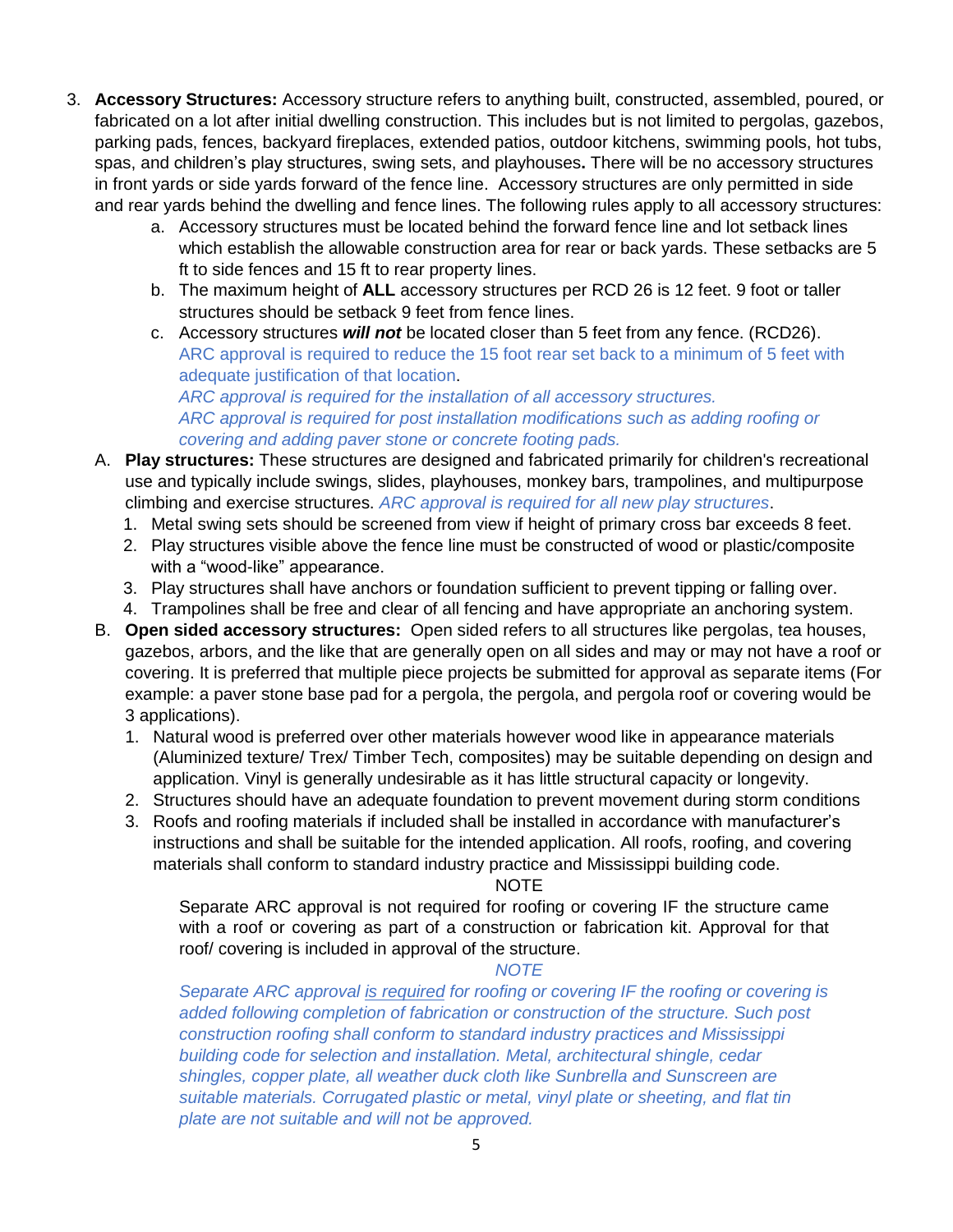- C. **Fences**: Fences should normally be six foot tall (6') good neighbor fences using only cedar or cypress boards. No treated pine, synthetic composites or vinyl fence boards will be allowed. All fences shall step (see Illustration A) with the terrain rather than slope for grades less than 15%. Fence construction and installation shall comply with covenant requirements and these guidelines to the maximum extent possible. Chain link and cyclone fencing of any type are prohibited. Fencing shall not be used as support structure or walls for other accessory structures or building.
	- 1. Fences are not required to be stained and natural weathering is acceptable. It is preferred that fences be naturally weathered, clear coat stained, or color stained. The Board of Directors has Approved Stain Colors from Sherwin Williams identified as SW 3508, SW 3511, SW 3513, SW 3509, and SW 3504, which all can be found on Sherwin Williams Woodscapes color sample card 277. See Illustration C. ARC approval is *not required* if staining is conducted using the SW approved colors.

ARC approval is *not required* for pressure washing to remove natural weather graying and clear coating with stain.

*ARC approval is required to validate the color complementary to SW if using stains purchased from other retailers such as Lowe's or Home Depot.*

- 2. Metal fences of an architectural design may be approved only on those lots that border a storm water retention basin or pond.
- 3. Fences are to be maintained in the as built as purchased condition per Covenant VIII-21. ARC approval is *not required* for replacing single boards or entire sections due to wood failure, rot, or wind damage provided it remains in the same location.

*ARC approval is required if adding to or extending fence sections or completely removing and relocating a section of fence/fencing*.

*ARC approval is required to slope to terrain where slope of the ground exceeds 15%. ARC approval is required prior to raising fencing to a maximum of 8 feet to accommodate added privacy or screening from view as required by Section 4 – Accessory Buildings. NOTE*

*Solid board fencing is preferred. Capping, latticing, or slatting of fence sections to achieve this 8-foot requirement is not allowed. See Illustration A for examples.*

- D. **Decks**: There are two types of decks within the community free standing yard decks and porch extension decks. Decks shall be maintained in the as built as purchased condition. ARC approval is not required for conducting routine repair and maintenance on the as built condition using like materials with no changes to design, shape, overall size of the deck. *ARC approval is required to modify existing decks in the following circumstances:*
	- *1. If adding new decking, changing square footage of existing decks (either smaller or larger).*
	- *2. Uprooting and moving an existing free-standing deck to new location.*
	- *3. Adding to or expanding a porch extension deck.*
	- *4. Adding additional structure (pergola) to an existing deck or porch extension deck.*
	- *5. Adding roofing or shade covering to an existing deck (see paragraph 3.b.3 above for roofing requirements).*
- 4. **Accessory Buildings**: Accessory buildings (as opposed to structures) are structures with three (3) or more enclosed sides, a roof or covering and closure door(s) for access. The primary purpose of these structures is to protect the interior and its holdings from weather environment. *ARC approval is required prior to constructing any accessory building. Following ARC approval, owners must obtain a Rankin County building permit prior to beginning construction. A copy of*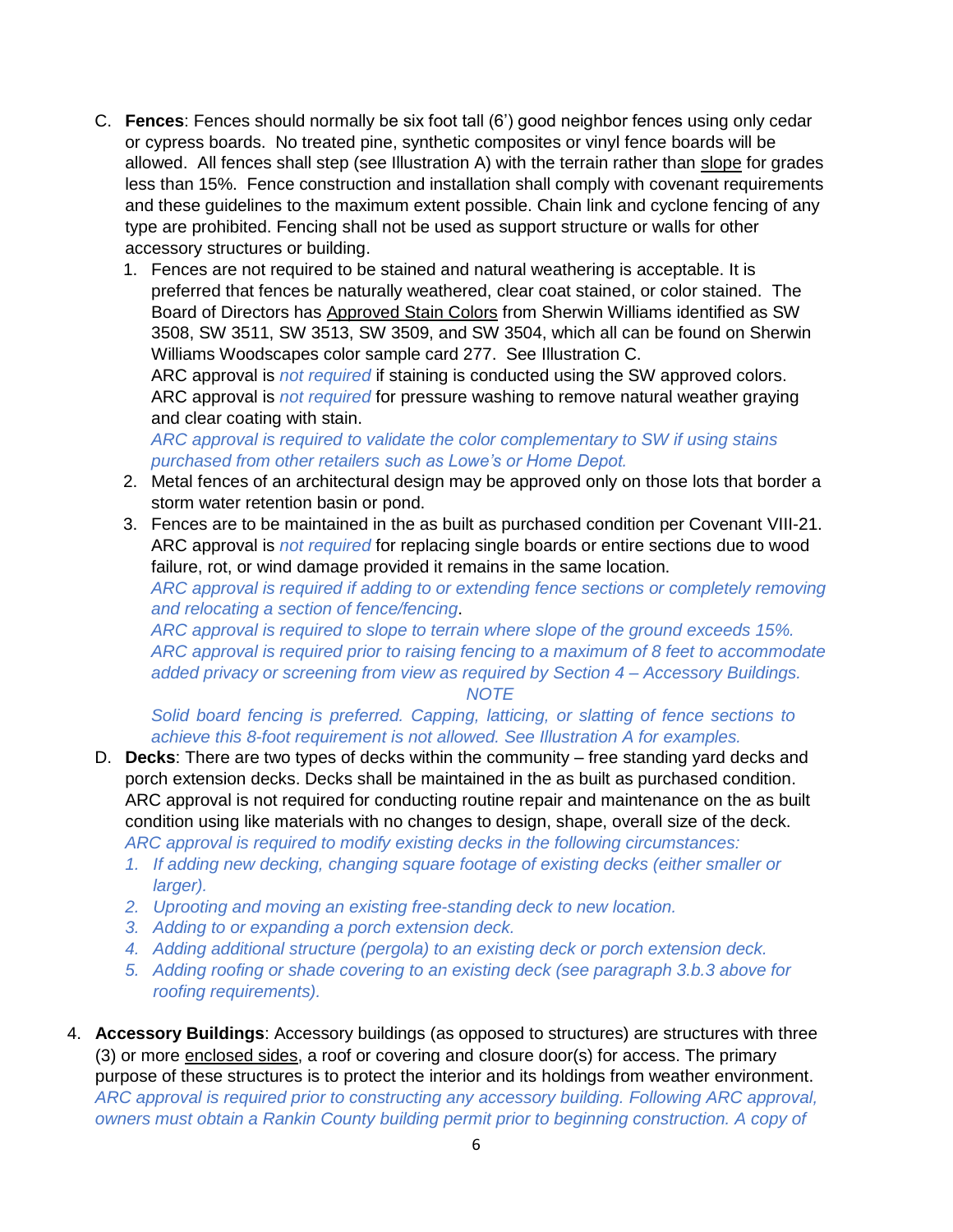### *the RCD permit should be provided to the ARC prior to beginning the project.* A copy of the signed off permit should be provided to the ARC at project completion.

There are three styles of these buildings based on intended use:

- A. **Cottage or Studio**: Refers to smaller dwelling style building for personal use with daily human occupancy to be used as workshops, art studios, fitness and exercise, or additional living areas. These style buildings may have insulation, electrical, and plumbing features. RCD 26 establishes the following construction requirements:
	- 1. Maximum height of these buildings is 12 feet.
	- 2. Building shall be made of similar materials and style, design, and color as the principal dwelling (brick exterior with shingle roof matching primary structure or house).
	- 3. Building size cannot exceed 10% of the rear yard area.
	- 4. Building must be in rear or side yard behind fence lines and within setbacks. *ARC may waive or reduce 15-foot rear setbacks based on justification*.
- B. **Storage buildings**: Refers to all other shed style structures whose primary purpose is to protect stored items from weather conditions. This includes (regardless of the name) all garden sheds, tool sheds, planting sheds, woodsheds, paint sheds, storage sheds, etc. Prefabricated metal shed kits and other Ready-made kits like Tuff shed, Rubbermaid and the like that simply sit on flat ground are undesirable due to lack of structure and holding foundation. These structures generally do not have any electrical, insulation or plumbing features. HOA Covenants X.3 and RCD 26 establish the following construction and location requirements:
	- 1. Structure must be made of similar materials as the principal dwelling unless the structure is screened by solid fencing and not visible from the street or sides.
	- 2. Structure size shall not exceed 10% of rear yard space.
	- 3. Structure must be in rear or side yard behind fence lines and within setbacks. *ARC may waive or reduce 15-foot rear setbacks based on justification.*
	- 4. Structure maximum height is 8 feet and must be fully screened by solid fencing as to be NOT visible from the street or sides. Final fence height will be based on structure height requirements and cannot exceed 8 feet.

*ARC approval to heighten fence above 6 feet is required*. (See Illustration A).

- C. **Parking structures**: Refers to all enclosed mini garage style structures whose primary purpose is the protection of golf carts, boats, ATV's, mowers and other motorized or wheeled vehicles from weather conditions. These structures may or may not have electrical, insulation, or plumbing features for servicing the items stored. HOA Board special policy for boats, HOA Covenants X.3, and RCD 26 establish the following construction and location requirements for these structures:
	- 1. Structure must be installed on or over parking pad of stone or concrete. Parking on grass is not permitted.
	- 2. Structure size shall not exceed 10% of rear yard space.
	- 3. Structure is only permitted in the side or rear yard behind fence lines.
	- 4. Structure maximum height is 8 feet and be screened by solid fencing as to be NOT visible from the street or sides. Final fence height will be based on structure height requirements and cannot exceed 8 feet. *ARC approval to heighten fence above 6 feet is required*. (Illustration A)
	- 5. A minimum of 5 feet setback is required from all fence and property lines. *ARC may waive or reduce 15-foot rear setbacks based on justification*.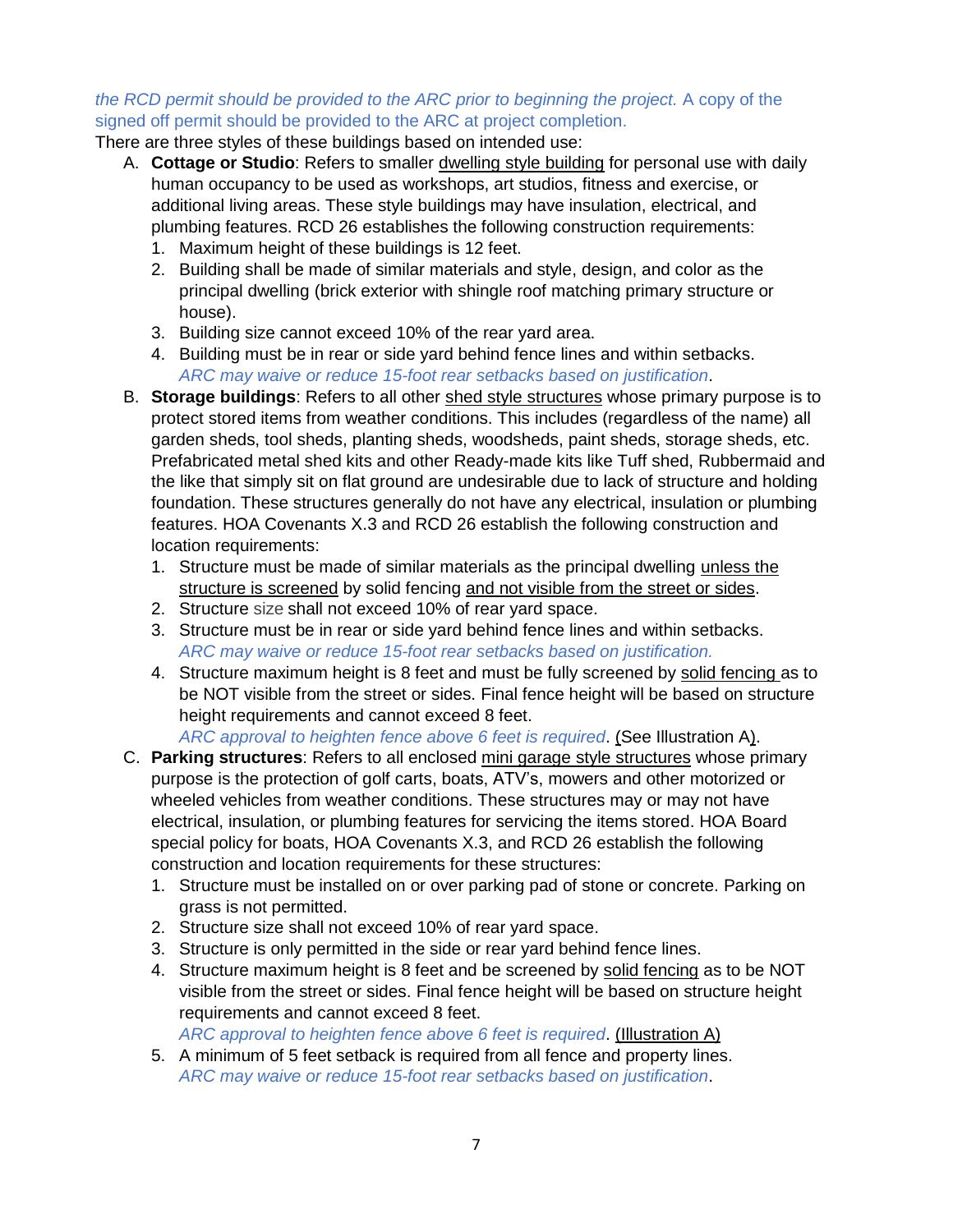# **5. Accessories & Décor:**

- A. **Satellite Dishes and Antennas:** Every effort should be made to install dishes and antennas out of view from the street. Antennas higher than the ridge of the house roof are not allowed. *ARC approval is required prior to installing a dish or antenna.*
- B. **Flags and Banners:** Personal preference governs selection of flags and banners and their method of display. Flags displayed may be national, state, service related, college, monograms, general celebratory or happy sayings, and others provided they are tasteful and non-offensive. All flags must be kept in good condition. Method of display governs ARC approval.
	- 1. ARC approval is not required for small garden style ground staked display.
	- 2. ARC approval is not required for one standard house mounted poles on the garage or fence. *ARC approval is required to install a second house mounted flagpole. Only 2 are allowed.*
	- 3. *ARC approval is required to erect a free-standing flagpole*. Such flagpoles shall be at least 15 feet from property lines and not higher than 20 ft. Flag and pole manufacturer standards recommend the maximum size for one flag is  $4 \times 6$  feet. If desired to fly two flags (e.g., national and state) the upper should be 3 X 5 and lower) 2 X 3 to preclude overstressing or breaking the pole. Typical 20 foot residential is a single 3 X 5 flag.
	- 4. ARC approval is *not required* to attach a pole top light if desired. *ARC approval is required to install a wall, roof, or ground mounted flood or spotlight to illuminate the flag.*
- C. **House decorations**. Exterior house décor is in two categories, seasonal and permanently fixed.
	- 1. ARC approval is not required for seasonal or holiday decorations such as welcome signs, door banners, name plates, wreaths, door mats, and the like of a temporary nature and will most not likely be sold with the house.
	- 2. *ARC approval is required for all permanently installed house décor* such as wrought iron figures, door sconces, and the like that will remain on the house when sold.

## D. **Exterior lighting and security systems**: *ARC approval is required to*:

- 1. Add to or modify builder installed floodlights.
- 2. Install additional exterior perimeter wall lights.
- 3. Install exterior security cameras and systems.
- E. **Mailboxes:** Specific mailboxes have been established for the community. These mailboxes are available for purchase from Copper Sculptures or Custom Creations. See Illustration B for approved mailbox design.
- F. **Pools, Spas, and Hot tubs:** *ARC approval is required for installation of any pool, spa, or hot tub.*  Detailed plans and specifications must be submitted in printed form. Plans should adequately address the complete installation including site location, size, shape, decking, landscaping, fencing, etc. All backwash or pool drainage must be contained on that lot and directed to the street. *Rankin County Community Development Department permit is required following ARC approval. A copy of this permit should be provided to the ARC prior to beginning construction and a copy of the final signed off permit at project completion should also be provided to the ARC.*